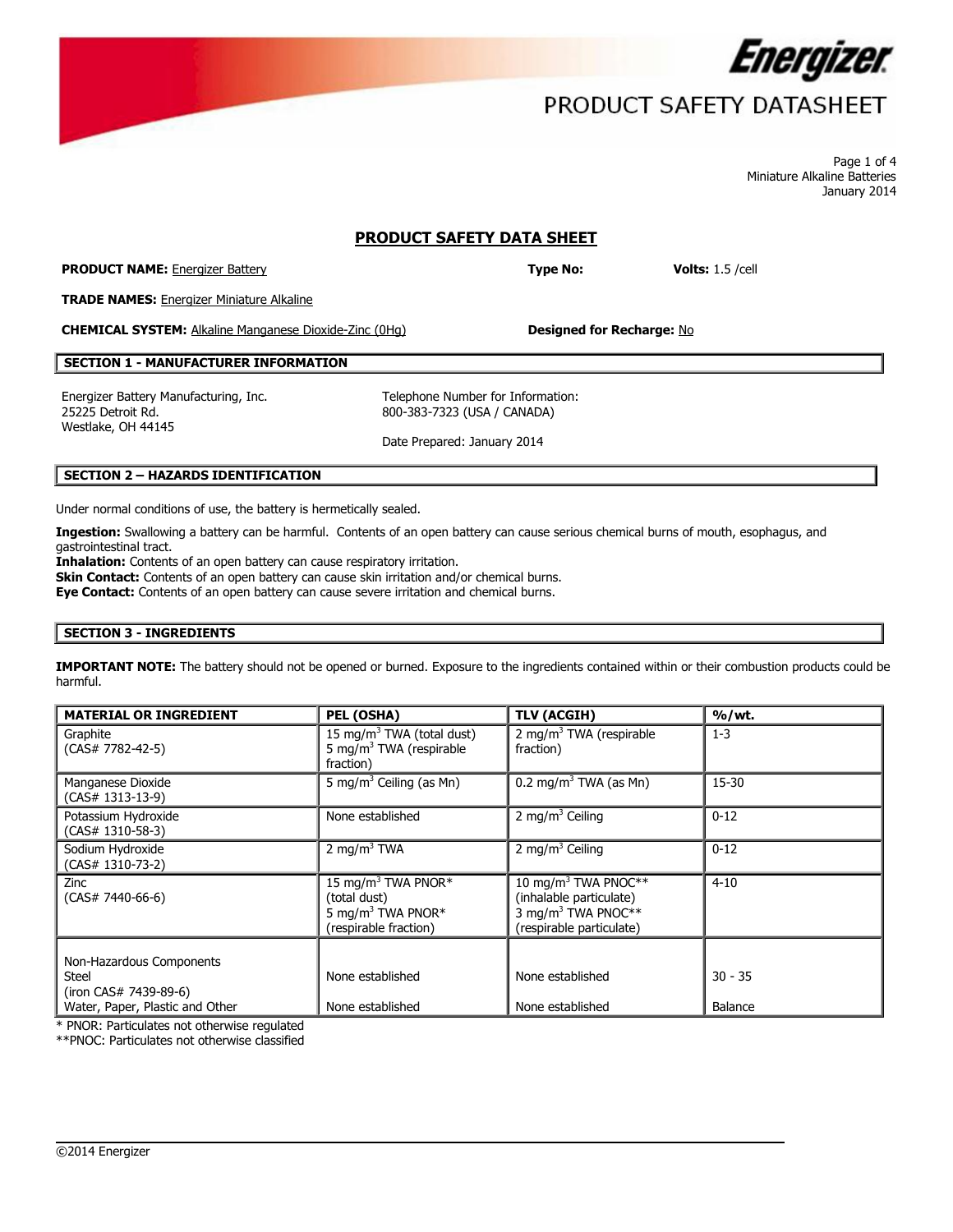

## PRODUCT SAFFTY DATASHFFT

Page 2 of 4 Miniature Alkaline Batteries January 2014

#### **SECTION 4 – FIRST AID MEASURES**

**Ingestion:** Do not induce vomiting or give food or drink. Seek medical attention immediately. CALL NATIONAL BATTERY INGESTION HOTLINE for advice and follow-up (202-625-3333) collect day or night.

**Inhalation:** Provide fresh air and seek medical attention.

**Skin Contact:** Remove contaminated clothing and wash skin with soap and water. If a chemical burn occurs or if irritation persists, seek medical attention.

**Eye Contact:** Immediately flush eyes thoroughly with water for at least 15 minutes, lifting upper and lower lids, until no evidence of the chemical remains. Seek medical attention.

#### **SECTION 5 - FIRE FIGHTING MEASURES**

In case of fire, it is permissible to use any class of extinguishing medium on these batteries or their packing material. Cool exterior of batteries if exposed to fire to prevent rupture.

Fire fighters should wear self-contained breathing apparatus.

#### **SECTION 6 - ACCIDENTAL RELEASE MEASURES**

To cleanup leaking batteries:

**Ventilation Requirements:** Room ventilation may be required in areas where there are open or leaking batteries.

**Eye Protection:** Wear safety glasses with side shields if handling an open or leaking battery. **Gloves:** Use neoprene or natural rubber gloves if handling an open or leaking battery. Battery materials should be collected in a leak-proof container.

#### **SECTION 7 - HANDLING AND STORAGE**

**Storage:** Store in a cool, well ventilated area. Elevated temperatures can result in shortened battery life.

Mechanical Containment: If potting or sealing the battery in an airtight or watertight container is required, consult your Energizer Battery Manufacturing, Inc. representative for precautionary suggestions. Batteries normally evolve hydrogen which, when combined with oxygen from the air, can produce a combustible or explosive mixture unless vented. If such a mixture is present, short circuits, high temperature, or static sparks can cause an ignition.

Do not obstruct safety release vents on batteries. Encapsulation (potting) of batteries will not allow cell venting and can cause high pressure rupture.

**Handling:** Accidental short circuit for a few seconds will not seriously affect the battery. Prolonged short circuit will cause the battery to lose energy, and can cause the safety release vent to open. Sources of short circuits include jumbled batteries in bulk containers, metal jewelry, metal covered tables or metal belts used for assembly of batteries into devices.

If soldering or welding to the battery is required, consult your Energizer Battery Manufacturing, Inc. representative for proper precautions to prevent seal damage or short circuit.

**Charging:** This battery is manufactured in a charged state. It is not designed for recharging. Recharging can cause battery leakage or, in some cases, high pressure rupture. Inadvertent charging can occur if a battery is installed backwards.

**Labeling:** If the Eveready / Energizer Battery label or package warnings are not visible, it is important to provide a package and/or device label stating:

**WARNING:** do not install backwards, charge, put in fire, or mix with other battery types. May explode or leak causing injury. **Replace all batteries at the same time.**

 $\overline{\phantom{a}}$ 

Where accidental ingestion of small batteries is possible, the label should include:

Keep away from small children. If swallowed, promptly see doctor; have doctor phone (202) 625-3333 collect.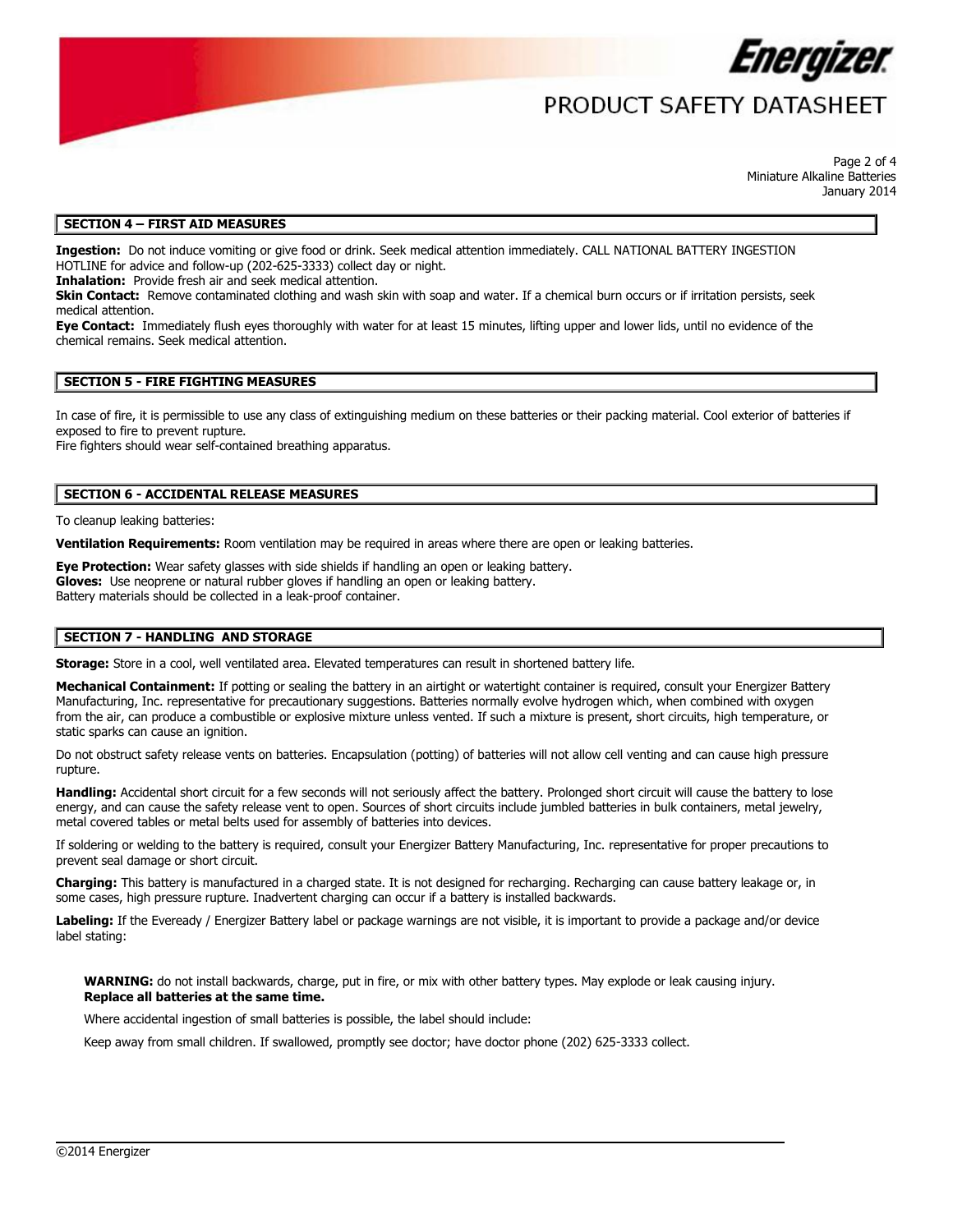

# PRODUCT SAFETY DATASHEET

Page 3 of 4 Miniature Alkaline Batteries January 2014

#### **SECTION 8 - EXPOSURE CONTROLS/PERSONAL PROTECTION**

**Ventilation Requirements:** Not necessary under normal conditions.

**Respiratory Protection:** Not necessary under normal conditions.

**Eye Protection:** Not necessary under normal conditions. **Gloves:** Not necessary under normal conditions.

### **SECTION 9 – PHYSICAL AND CHEMICAL PROPERTIES**

| Boiling Point @ 760 mm Hg (°C)          | Not applicable for an Article |
|-----------------------------------------|-------------------------------|
| Vapor Pressure (mm Hg @ 25°C)           | Not applicable for an Article |
| Vapor Density (Air = $1$ )              | Not applicable for an Article |
| Density $(g/cm3)$                       | $3.0 - 4.2$                   |
| Percent Volatile by Volume (%)          | Not applicable for an Article |
| Evaporation Rate (Butyl Acetate $= 1$ ) | Not applicable for an Article |
| <b>Physical State</b>                   | Solid                         |
| Solubility in Water (% by weight)       | Not applicable for an Article |
| pH                                      | Not applicable for an Article |
| Appearance and Odor                     | Solid object / no odor        |

#### **SECTION 10 – STABILITY AND REACTIVITY**

Alkaline batteries do not meet any of the criteria established in 40 CFR 261.2 for reactivity.

## **SECTION 11 – TOXICOLOGICAL INFORMATION**

Alkaline batteries are not hazardous waste. Under normal conditions of use, alkaline batteries are non-toxic.

### **SECTION 12 – ECOLOGICAL INFORMATION**

Issues such as ecotoxicity, persistence and bioaccumulation are not applicable for articles.

#### **SECTION 13 – DISPOSAL CONSIDERATIONS**

Dispose of in accordance with all applicable federal, state and local regulations. Appropriate disposal technologies include incineration and land filling.

 $\overline{\phantom{a}}$